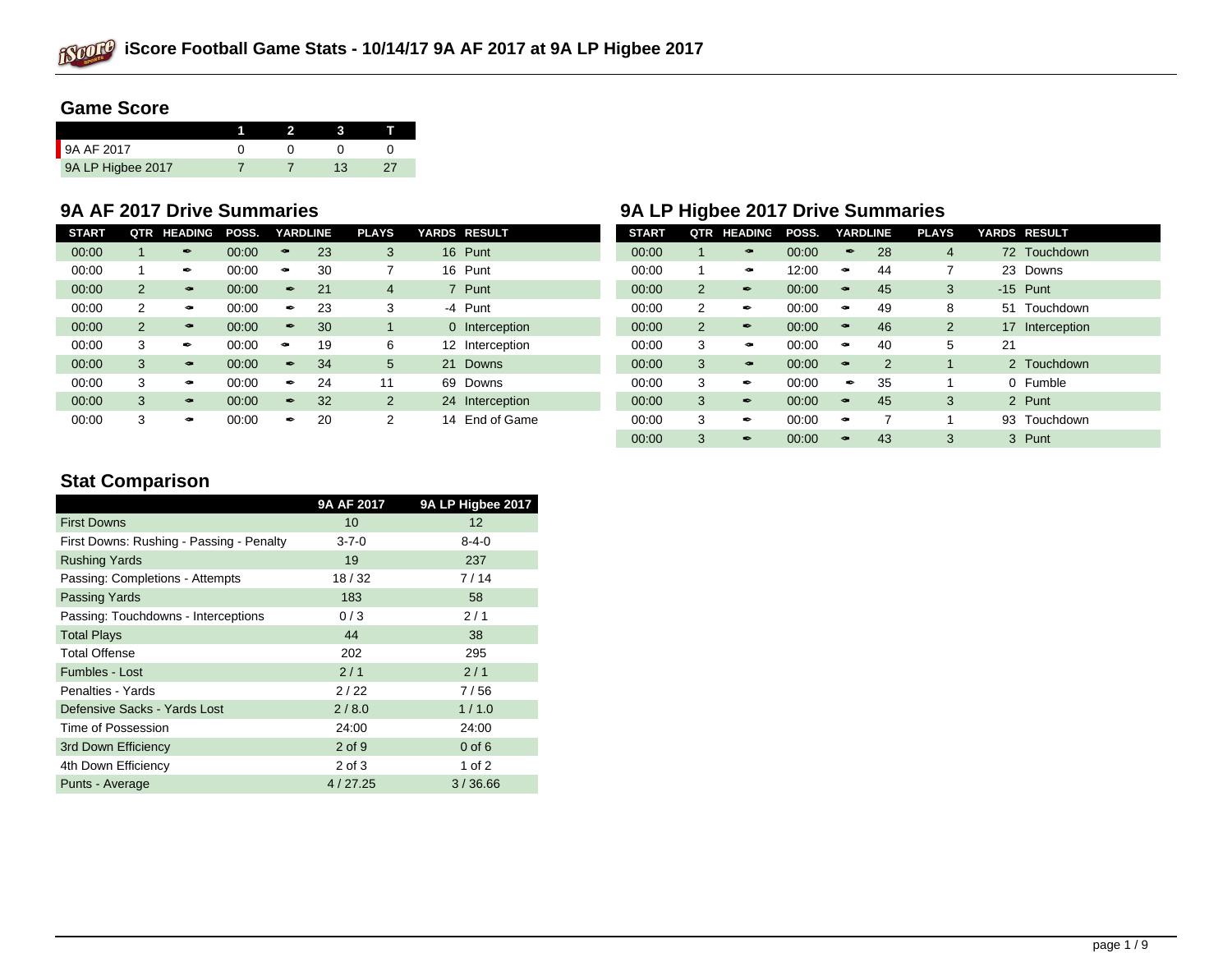

| <b>Scoring Plays</b> |     |                  |                                                                                                                                                                                                                                                                                                                                                                            |
|----------------------|-----|------------------|----------------------------------------------------------------------------------------------------------------------------------------------------------------------------------------------------------------------------------------------------------------------------------------------------------------------------------------------------------------------------|
| <b>SCORING TEAM</b>  | QTR | <b>RESULT</b>    | <b>DESCRIPTION</b>                                                                                                                                                                                                                                                                                                                                                         |
| 9A LP Higbee 2017    |     | <b>Touchdown</b> | Unknown Player drops back to the < 32 and throws a pass completion. Unknown Player runs the ball from the < 20 and carries the ball to<br>(29 yard gain) TOUCHDOWN! Unknown Player attempts the point after touchdown from the < 3. Extra point is good!!<br>the endzone.                                                                                                  |
| 9A LP Higbee 2017    | 2   | Touchdown        | Unknown Player drops back to the > 8 and throws a pass completion. Unknown Player runs the ball from the end zone and carries the ball to<br>(5 yard gain) TOUCHDOWN! Unknown Player attempts the point after touchdown from the > 3. Extra point is good!!<br>the endzone.                                                                                                |
| 9A LP Higbee 2017    | 3   | <b>Touchdown</b> | Unknown Player hands off ball at the $< 5$ Unknown Player runs the ball from the $< 5$ and carries the ball to the endzone.<br>(2 yard gain)<br>TOUCHDOWN! Unknown Player attempts the point after touchdown from the < 3. Extra point is good!!                                                                                                                           |
| 9A LP Higbee 2017    | 3   | Touchdown        | Unknown Player hands off ball at the $< 4$ Unknown Player runs the ball from the $< 4$ and carries the ball to the endzone.<br>(93 yard gain)<br>TOUCHDOWN! Unknown Player attempts the point after touchdown from the > 3. Unknown Player has possession and fumbles it at the > 3<br>. Unknown Player recovers the ball at the $> 8$ and carries the ball to the $> 2$ . |

#### **9A AF 2017 - Offense**

| #  | Name                 |   |          |          |   |                | G YDS YFS PTS PEN PENYDS | <b>FDPEN</b> |
|----|----------------------|---|----------|----------|---|----------------|--------------------------|--------------|
| 4  | Joseph Togisala      | 1 | 0        | 20       |   |                |                          |              |
| 5  | Gabe Shipley         | 1 | 0        | 34       |   |                |                          |              |
| 8  | <b>Grayson Pyper</b> | 1 | 0        | 20       | ٠ |                |                          |              |
| 9  | Sam Hafen            | 1 | 2        | 10       |   |                |                          |              |
|    | 14 Ryan Evans        |   | 1 199    | 16       |   |                |                          |              |
|    | 16 Lucas Edwards     | 1 | O        | 31       |   |                |                          |              |
|    | 24 Brody Layne       | 1 | $\Omega$ | 22       |   |                |                          |              |
|    | 27 Ashton Matheny    | 1 | 0        | 34       |   |                |                          |              |
|    | 38 Hayden Wilson     | 1 | $\Omega$ | 5        |   |                |                          |              |
| 44 | Daxton Adams         | 1 | 16       | 25       |   |                |                          |              |
|    | <b>UNKNOWN</b>       | 1 | $\Omega$ | $\Omega$ | - | $\mathcal{P}$  | 22                       |              |
|    | <b>TEAM</b>          |   | $-15$    | $-15$    |   |                |                          |              |
|    | <b>TOTALS</b>        | 1 | 202      | - 202    | ٠ | $\overline{2}$ | 22                       |              |

# **9A AF 2017 - Passing**

| #             | <b>Name</b> |  |  |  |  |  |  |  | GCOMPATT GAIN LOSS YDS TD CNVATT CNV CNVAVG FD LONG INT FUM LOST FUMREC RECYDS SCK SCKYDS 20+ 40+ PCT TD% AVG RAT EFF . |  |  |  |  |  |
|---------------|-------------|--|--|--|--|--|--|--|-------------------------------------------------------------------------------------------------------------------------|--|--|--|--|--|
| 14 Ryan Evans |             |  |  |  |  |  |  |  |                                                                                                                         |  |  |  |  |  |
| <b>TOTALS</b> |             |  |  |  |  |  |  |  | <sup>1</sup> 1 18 32 190 7 183 - - - - - 7 24 3 - - - - - - - - - - 3 - 56.2 0.0 10.17 72.4 85.5                        |  |  |  |  |  |

# **9A AF 2017 - Rushing**

| # | Name            |     |             |                         |  |  |  | G ATT GAIN LOSS YDS LONG TD PAT FD FUM LOST FUMREC RECYDS 20+ 40+ |                                   |  | AVG      | FD%    | ATT/G |
|---|-----------------|-----|-------------|-------------------------|--|--|--|-------------------------------------------------------------------|-----------------------------------|--|----------|--------|-------|
|   | 9 Sam Hafen     |     |             |                         |  |  |  | $2 \quad 3 \quad \cdots \quad \cdots$                             | the company's programs and        |  | 1.00     | 0.00   | 2.00  |
|   | 14 Ryan Evans   |     | - 17        |                         |  |  |  | $16$ $14$ - 3 - - - - - - -                                       |                                   |  | 5.33     | 100.00 | 3.00  |
|   | 44 Daxton Adams | 1 9 | $\sqrt{19}$ | $\overline{\mathbf{3}}$ |  |  |  | $16 \quad 3 \quad \cdots \quad \cdots$                            | the control of the control of the |  | 1.78     | 0.00   | 9.00  |
|   | <b>UNKNOWN</b>  |     |             |                         |  |  |  | 1 - - - 0 - - - - - - - 1 - - - - - -                             |                                   |  |          | $\sim$ | 0.00  |
|   | <b>TEAM</b>     |     |             |                         |  |  |  | 1 1 $-$ 15 -15 $ -$ 1 $ -$                                        | the control of the control of     |  | $-15.00$ | 0.00   | 1.00  |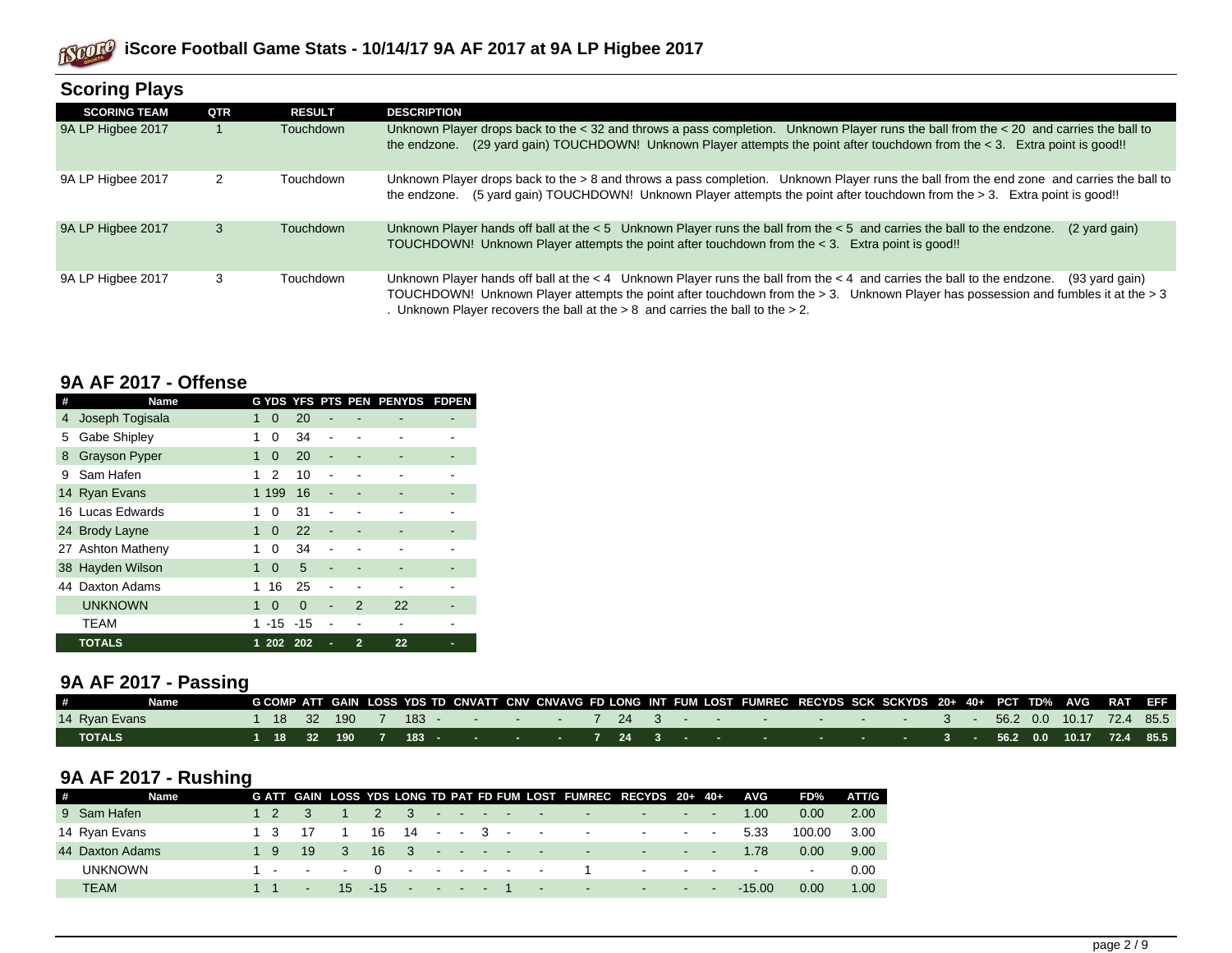**TOTALS 1 15 39 20 19 14 - - 3 1 - 1 - - - 1.27 20.00 15.00**

# **9A AF 2017 - Receiving**

| # | <b>Name</b>       |                |               |     |                |          |                          |    |                          |                          |               |    |                |  | G ATT REC GAIN LOSS YDS YAC LONG TD PAT FD 20+ 40+ FUM LOST FUMREC RECYDS DROP |                          |          | <b>AVG</b> |
|---|-------------------|----------------|---------------|-----|----------------|----------|--------------------------|----|--------------------------|--------------------------|---------------|----|----------------|--|--------------------------------------------------------------------------------|--------------------------|----------|------------|
|   | 4 Joseph Togisala |                |               | 20  | ۰.             | 20       | 20                       | 20 | ٠                        |                          |               |    | ۰              |  |                                                                                | $\overline{\phantom{a}}$ | $\sim$   | 20.00      |
|   | 5 Gabe Shipley    | 5              | 3             | 34  | $\sim$         | 34       | 12                       | 18 | $\blacksquare$           | ۰                        |               | ÷  |                |  |                                                                                |                          | $\sim$   | 11.33      |
|   | 8 Grayson Pyper   |                | $\mathcal{P}$ | 20  | $\sim$         | 20       | 8                        | 13 | $\overline{\phantom{a}}$ | $\overline{\phantom{a}}$ |               | ٠  |                |  |                                                                                | $\overline{\phantom{a}}$ | $\sim$   | 10.00      |
|   | 9 Sam Hafen       | -6             | 3             | 15  |                | 8        |                          | 15 | $\blacksquare$           |                          |               |    |                |  |                                                                                | $\blacksquare$           | $\sim$   | 2.67       |
|   | 16 Lucas Edwards  | $\overline{4}$ | 2             | 31  | $\sim$         | 31       | 6                        | 23 | $\sim$                   | -                        | $\mathcal{P}$ |    | -              |  |                                                                                | $\overline{\phantom{a}}$ | $\sim$   | 15.50      |
|   | 24 Brody Layne    |                | 2             | 22  | $\blacksquare$ | 22       | 10                       | 16 | $\blacksquare$           | $\overline{\phantom{a}}$ |               |    |                |  | ۰                                                                              | $\blacksquare$           | $\sim$   | 11.00      |
|   | 27 Ashton Matheny | $\overline{4}$ | $\mathcal{P}$ | 34  | $\sim$         | 34       | 11                       | 24 | $\overline{\phantom{a}}$ |                          |               |    | $\blacksquare$ |  |                                                                                | $\overline{\phantom{a}}$ | $\sim$   | 17.00      |
|   | 38 Hayden Wilson  |                |               | 5   | $\sim$         | 5        | $\overline{\phantom{a}}$ | 5  | ۰                        |                          |               |    |                |  |                                                                                | $\overline{\phantom{0}}$ | $\sim$   | 5.00       |
|   | 44 Daxton Adams   |                |               | 9   | ۰.             | 9        | 4                        | 6  | $\overline{\phantom{a}}$ |                          |               |    |                |  |                                                                                | $\overline{\phantom{a}}$ | $\sim$ . | 4.50       |
|   | <b>UNKNOWN</b>    |                |               |     | $\blacksquare$ | $\Omega$ |                          |    |                          |                          |               |    |                |  |                                                                                |                          |          |            |
|   | <b>TOTALS</b>     | $129$          | 18            | 190 | 7              | 183      | 72                       | 24 | ×.                       | ×                        | 8             | -3 | ٠              |  | -                                                                              |                          |          | 10.17      |

# **9A AF 2017 - Defense**

| # | Name                   | <b>G PEN PENYDS SOLO AST</b>       |                          |               | <b>STFL</b>    | <b>ATFL</b>    | SSACK ASACK TOT TYDS SYDS SAF INT |                |                |      |        |                          | <b>INTTD</b>             | <b>INTYDS</b> | <b>INTLONG</b> |                |    | INTAVG PD FF REC RECYDS RECTD |                          |
|---|------------------------|------------------------------------|--------------------------|---------------|----------------|----------------|-----------------------------------|----------------|----------------|------|--------|--------------------------|--------------------------|---------------|----------------|----------------|----|-------------------------------|--------------------------|
|   | 4 Joseph Togisala      |                                    | $\mathcal{P}$            | 3             |                |                |                                   |                | 5              |      |        |                          |                          |               |                |                |    |                               |                          |
|   | 5 Gabe Shipley         | $\,$                               | 3                        | 2             |                |                |                                   |                | 5              |      |        |                          |                          |               |                |                |    |                               |                          |
|   | 7 McKay Owen           | $\sim$<br>$\overline{\phantom{a}}$ |                          |               |                | $\sim$         | $\sim$                            | $\sim$         | $\overline{2}$ | 5.0  | $\sim$ |                          |                          |               | ۰              |                |    |                               | $\overline{\phantom{a}}$ |
|   | 9 Sam Hafen            |                                    |                          |               |                |                | $\overline{\phantom{a}}$          | $\sim$         | 2              | 1.0  | $\sim$ |                          |                          |               |                |                |    |                               |                          |
|   | 22 Losi Burningham     |                                    |                          |               |                |                |                                   |                |                | 4.0  | 4.0    |                          |                          |               |                |                |    |                               |                          |
|   | 27 Ashton Matheny      | $\,$                               | 3                        |               |                |                |                                   | $\sim$         | Δ              |      |        |                          | $\overline{\phantom{a}}$ | 20            | 20             | 20.00          |    |                               |                          |
|   | 28 Griffin Hadlock     |                                    | $\sim$                   |               |                |                | $\sim$                            |                |                |      |        |                          |                          |               | ۰              | $\blacksquare$ |    | $\sim$                        |                          |
|   | 30 Ryan Lundberg       |                                    |                          |               |                |                | $\overline{\phantom{a}}$          |                |                | 4.0  | 4.0    | $\overline{\phantom{a}}$ |                          |               |                |                |    |                               |                          |
|   | 38 Hayden Wilson       |                                    |                          |               |                |                |                                   | $\sim$         | $\mathcal{P}$  |      |        |                          |                          |               |                |                |    |                               |                          |
|   | 42 Austin Lott         |                                    |                          |               |                |                |                                   |                |                | 1.0  |        |                          |                          |               |                |                |    |                               |                          |
|   | 44 Daxton Adams        | $\overline{\phantom{a}}$           | $\mathcal{P}$            | $\mathcal{P}$ |                |                |                                   |                | 4              |      |        |                          |                          |               |                |                |    |                               |                          |
|   | 46 Tyler Anderson      | $\,$                               | $\overline{\phantom{a}}$ |               |                |                |                                   |                |                |      |        |                          |                          |               |                |                |    |                               |                          |
|   | 56 Jake Ettleman       |                                    | $\blacksquare$           |               |                |                |                                   |                |                |      |        |                          |                          |               |                |                |    |                               |                          |
|   | 94 Zachary Schetsalaar |                                    | 3                        |               | $\mathfrak{p}$ |                |                                   | $\sim$         | 3              | 9.0  | $\sim$ |                          |                          |               |                |                |    |                               |                          |
|   | <b>TOTALS</b>          | <b>Section</b><br>н.               | 17                       | 16            | 5              | $\overline{2}$ |                                   | $\overline{2}$ | 33             | 24.0 | 8.0    |                          | н.                       | 20            | 20             | 20.00          | п. |                               |                          |

# **9A AF 2017 - Special - Kick Return**

| # | Name            |               |          |  |     |  | PEN PEN YDS KR KRYDS KRLONG KRFUM KRLOST KRREC KRRECYDS KRFC KRNO KRTD KRAVG |  |       |
|---|-----------------|---------------|----------|--|-----|--|------------------------------------------------------------------------------|--|-------|
|   | 9 Sam Hafen     |               | $-3$ 46  |  | -20 |  | 1 1 - 1 - 1 - 15.33                                                          |  |       |
|   | 44 Daxton Adams | $\sim$ $\sim$ | - 2 28   |  | 20  |  | - - - - - - - - - - - 14.00                                                  |  |       |
|   | <b>TOTALS</b>   |               | - 574 20 |  |     |  |                                                                              |  | 14.80 |

# **9A AF 2017 - Special - Punt Return**

| # Name          | PUNTRET PRYDS PRLONG PRFC PRTD PRFUM PRLOST PRAVG |            |  |  |  |
|-----------------|---------------------------------------------------|------------|--|--|--|
| 44 Daxton Adams |                                                   |            |  |  |  |
| <b>TOTALS</b>   |                                                   | <u>. 2</u> |  |  |  |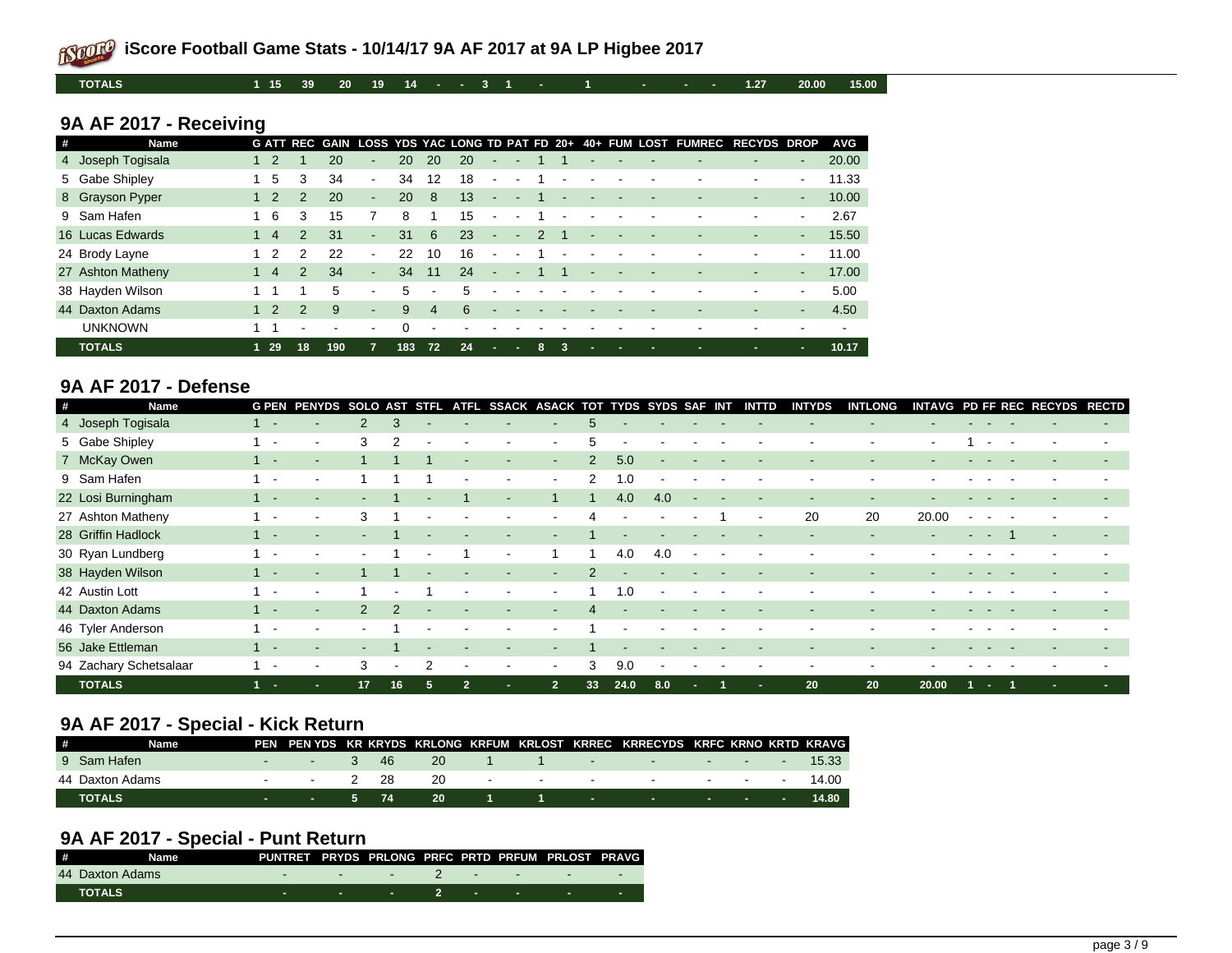

|          | 9A AF 2017 - Special - Punter |  |                    |      |                                                                                          |  |  |  |  |  |
|----------|-------------------------------|--|--------------------|------|------------------------------------------------------------------------------------------|--|--|--|--|--|
| <b>H</b> | Name                          |  |                    |      | PUNT PYDS PNET PLONG <20 <20 PCT PAVG PAVGNET PRET PRYDS PDOWN PBLK POB PFC PTD PTB PTB% |  |  |  |  |  |
|          | 94 Zachary Schetsalaar        |  |                    |      | 4 109 90 33 - 0.00 27.25 22.50 1 19 3 - - - - - 0.00                                     |  |  |  |  |  |
|          | <b>TOTALS</b>                 |  | $14$ 109 90 33 - 1 | 0.00 | . 27.25 22.50 1 19 3 - - - - - 0.00 l                                                    |  |  |  |  |  |

#### **9A AF 2017 - Special - Kicker**

| # | Name          |  | KO KOYDS KONET KOLONG KOAVG KOAVNT KOR KORYDS KODWN KOOB KOFC KOTD KOTB KOTB% |      |      |                                       |  |                            |  |
|---|---------------|--|-------------------------------------------------------------------------------|------|------|---------------------------------------|--|----------------------------|--|
|   | UNKNOWN       |  |                                                                               | 0.00 | 0.00 | and the control of the control of the |  | the company of the company |  |
|   | <b>TOTALS</b> |  |                                                                               | 0.00 | 0.00 |                                       |  |                            |  |

### **9A AF 2017 - Offense - Team Efficency**

| # Name                 |  |  |  |  | 1D 2D 3D 4D 3DA 4DA FD1D FD2D FD3D FD4D 3D% 4D% |  |
|------------------------|--|--|--|--|-------------------------------------------------|--|
| 14 Ryan Evans          |  |  |  |  | 22 11 11 4 9 3 6 - 2 2 22.2 66.7                |  |
| 94 Zachary Schetsalaar |  |  |  |  | --- 4 - - - - - - - - -                         |  |
| <b>UNKNOWN</b>         |  |  |  |  |                                                 |  |
| <b>TOTALS</b>          |  |  |  |  | 23 12 11 9 9 3 6 - 2 2 22.2 66.7                |  |

#### **9A LP Higbee 2017 - Offense**

| # Name GYDSYFSPTSPENPENYDSFDPEN |  |                 |  |      |  |
|---------------------------------|--|-----------------|--|------|--|
| UNKNOWN 1 300 300 27 4          |  |                 |  | - 25 |  |
| TFAM                            |  | $1\;\;5\;\;5$ - |  |      |  |
| TOTALS 1 295 295 27 4 25        |  |                 |  |      |  |

### **9A LP Higbee 2017 - Passing**

|                                                                                              |  |  |  |  |  |  |  | Name GCOMPATT GAIN LOSS YDS TD CNVATT CNV CNVAVG FD LONG INT FUM LOST FUMREC RECYDS SCK SCKYDS 20+ 40+ PCT TD% AVG RAT EFF |  |  |  |  |  |
|----------------------------------------------------------------------------------------------|--|--|--|--|--|--|--|----------------------------------------------------------------------------------------------------------------------------|--|--|--|--|--|
| UNKNOWN 1 7 14 66 8 58 2         4  29  1                    1   50.0  14.3 8.29 100.3 117.7 |  |  |  |  |  |  |  |                                                                                                                            |  |  |  |  |  |
|                                                                                              |  |  |  |  |  |  |  |                                                                                                                            |  |  |  |  |  |

#### **9A LP Higbee 2017 - Rushing**

|                                                                           |  |  |  |  |  | Name GATT GAIN LOSS YDS LONG TD PAT FD FUM LOST FUMREC RECYDS 20+ 40+ AVG FD% ATT/G |  |  |  |
|---------------------------------------------------------------------------|--|--|--|--|--|-------------------------------------------------------------------------------------|--|--|--|
| UNKNOWN 1 23 258 16 242 93 2 - 8 1 1 1 1 - 3 1 10.52 34.78 23.00          |  |  |  |  |  |                                                                                     |  |  |  |
|                                                                           |  |  |  |  |  |                                                                                     |  |  |  |
| TOTALS            1 24 258 21 237 93 2 - 8 2 1 1 1 - 3 1 9.88 33.33 24.00 |  |  |  |  |  |                                                                                     |  |  |  |

#### **9A LP Higbee 2017 - Receiving**

| # Name GATT REC GAIN LOSS YDS YAC LONG TD PAT FD 20+ 40+ FUM LOST FUMREC RECYDS DROP AVG |  |  |  |  |  |  |  |  |  |  |
|------------------------------------------------------------------------------------------|--|--|--|--|--|--|--|--|--|--|
| UNKNOWN 1 13 7 66 8 58 43 29 2 - 4 1 - - - - - - - - - - - - - - - - 8.29                |  |  |  |  |  |  |  |  |  |  |
| TOTALS 1 13 7 66 8 58 43 29 2 - 4 1 - - - - - - - - - - 8.29                             |  |  |  |  |  |  |  |  |  |  |

#### **9A LP Higbee 2017 - Defense**

| # |                                                                                                   |  |  |  |  |  |  |  |  | Name GPEN PENYDS SOLO AST STFL ATFL SSACK ASACK TOT TYDS SYDS SAF INT INTTD INTYDS INTLONG INTAVG PDFFREC RECYDS RECTD |  |  |  |
|---|---------------------------------------------------------------------------------------------------|--|--|--|--|--|--|--|--|------------------------------------------------------------------------------------------------------------------------|--|--|--|
|   | UNKNOWN 1 3  31  34  - 5     1     34 12.0 1.0   3     46   33  15.33   -       -                 |  |  |  |  |  |  |  |  |                                                                                                                        |  |  |  |
|   | TOTALS  1 3  31   34  -  5  -   1   -  34 12.0  1.0  -  3   -    46    33   15.33  - -    -   - - |  |  |  |  |  |  |  |  |                                                                                                                        |  |  |  |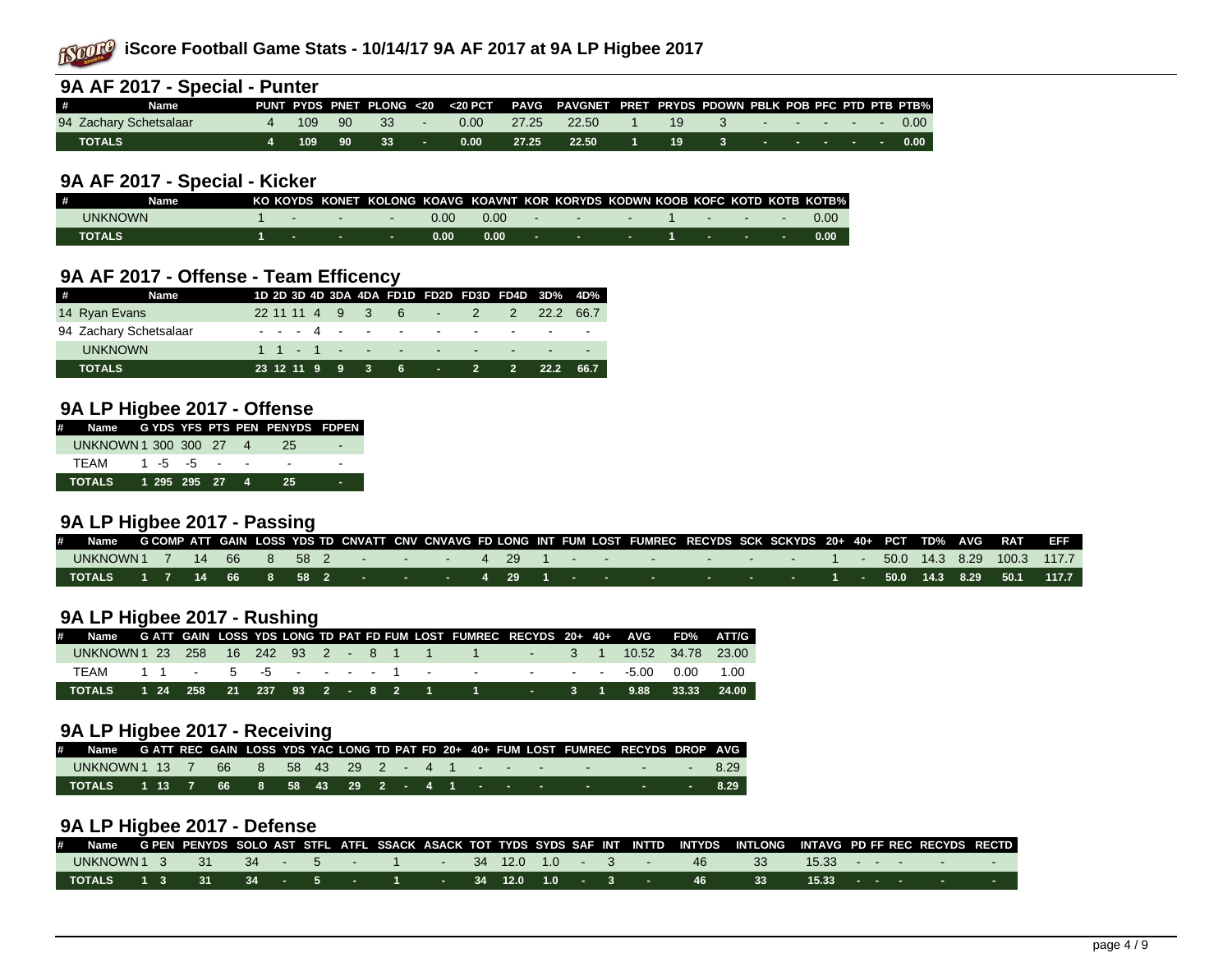

# **9A LP Higbee 2017 - Special - Kick Return**

| # Name PEN PEN YDS KR KRYDS KRLONG KRFUM KRLOST KRREC KRRECYDS KRFC KRNO KRTD KRAVG |  |  |  |  |  |  |  |
|-------------------------------------------------------------------------------------|--|--|--|--|--|--|--|
|                                                                                     |  |  |  |  |  |  |  |
|                                                                                     |  |  |  |  |  |  |  |

#### **9A LP Higbee 2017 - Special - Punt Return**

| $\#$           | Name PUNTRET PRYDS PRLONG PRFC PRTD PRFUM PRLOST PRAVG |    |     |  |                                                                                                                 |        |
|----------------|--------------------------------------------------------|----|-----|--|-----------------------------------------------------------------------------------------------------------------|--------|
| <b>UNKNOWN</b> | $1 \quad 19$                                           |    |     |  | $19 \cdot \cdot \cdot \cdot \cdot \cdot$                                                                        | 19.00  |
| TOTALS         |                                                        | 19 | -19 |  | the contract of the contract of the contract of the contract of the contract of the contract of the contract of | -19.00 |

#### **9A LP Higbee 2017 - Special - Punter**

| # Name PUNT PYDS PNET PLONG <20 <20 PCT PAVG PAVGNET PRET PRYDS PDOWN PBLK POB PFC PTD PTB PTB% |  |  |  |  |  |  |  |  |  |
|-------------------------------------------------------------------------------------------------|--|--|--|--|--|--|--|--|--|
| UNKNOWN 3 110 110 47 - 0.00 36.67 36.67 - 1 - - 2 - 0.00                                        |  |  |  |  |  |  |  |  |  |
|                                                                                                 |  |  |  |  |  |  |  |  |  |

#### **9A LP Higbee 2017 - Special - Kicker**

| # |               |  |                   | Name GKO KOYDS KONET KOLONG KOAVG KOAVNT KOR KORYDS KODWN KOOB KOFC KOTD KOTB KOTB% |  |                                    |  |  |  |
|---|---------------|--|-------------------|-------------------------------------------------------------------------------------|--|------------------------------------|--|--|--|
|   | UNKNOWN 5 229 |  | $\frac{1}{2}$ 155 |                                                                                     |  | 50 45.80 31.00 5 74 - - - - - 0.00 |  |  |  |
|   |               |  |                   |                                                                                     |  |                                    |  |  |  |

#### **9A LP Higbee 2017 - Special - PAT**

| # Name XPATT_XP_XPAVG_CNVATT_CNV_CNVAVG_DCNVATT_DCNV_DCNVAVG_I |  |  |  |                                                                                                                |   |
|----------------------------------------------------------------|--|--|--|----------------------------------------------------------------------------------------------------------------|---|
| UNKNOWN 3 3 1.00 1 - 0.00                                      |  |  |  | 1000 - Carolina Andrea Santa Andrea Andrea Andrea Andrea Andrea Andrea Andrea Andrea Andrea Andrea Andrea Andr |   |
| . TOTALS     3   3  1.00    1   -   0.00                       |  |  |  | <b>Service Contract</b>                                                                                        | ٠ |

#### **9A LP Higbee 2017 - Offense - Team Efficency**

| # Name 1D 2D 3D 4D 3DA 4DA FD1D FD2D FD3D FD4D 3D% 4D% |  |  |  |  |  |  |
|--------------------------------------------------------|--|--|--|--|--|--|
| UNKNOWN 21 11 7 6 6 2 7 4 - 1 0.0 50.0                 |  |  |  |  |  |  |
|                                                        |  |  |  |  |  |  |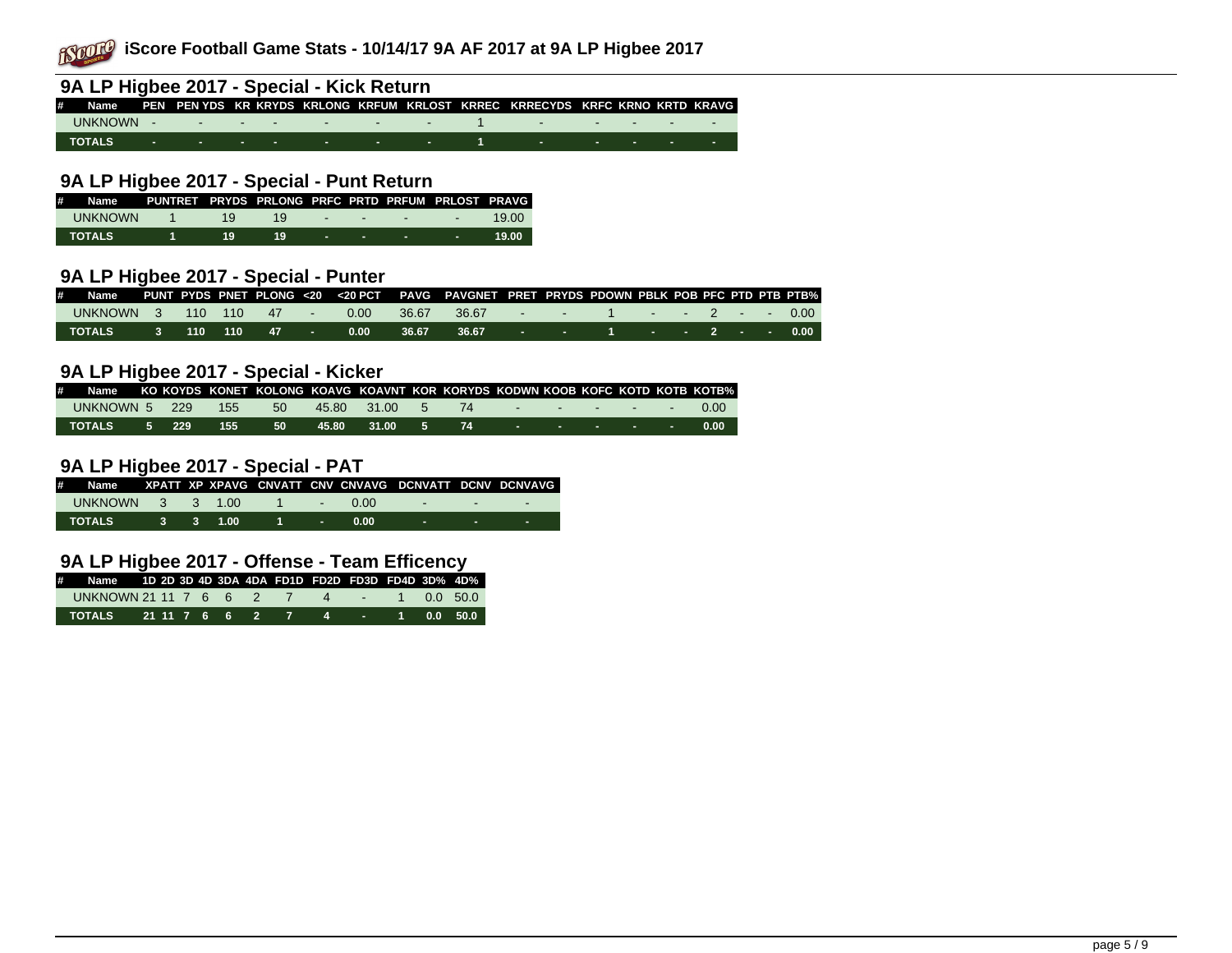

# **Play by Play**

| <b>SEQ</b>     | <b>SCORE</b> | QTR            | <b>CLOCK</b> | <b>DOWN</b> | YL      | <b>DESCRIPTION</b>                                                                                                                                                                                                           |
|----------------|--------------|----------------|--------------|-------------|---------|------------------------------------------------------------------------------------------------------------------------------------------------------------------------------------------------------------------------------|
|                | $0 - 0$      | Q <sub>1</sub> | 12:00        | Coin Flip   |         | Coin flip is Heads. 9A LP Higbee 2017 wins the flip. 9A LP Higbee 2017 will be kicking and heading to the Left End Zone. 9A AF 2017 will be<br>receiving and heading to the Right End Zone.                                  |
| 1              | $0 - 0$      | Q1             | 00:00        | Kickoff     | > 40    | Unknown Player kicks off from the $> 40$ #44 Daxton Adams catches the kick at the $< 15$ and is tackled at the $< 23$                                                                                                        |
| $\overline{2}$ | $0 - 0$      | Q <sub>1</sub> | 00:00        | 1st & 10    | < 23    | PENALTY on the Defense Unknown Player, Unknown 10 Yrd, Repeat Down. The ball is placed at the < 33 FIRST DOWN!                                                                                                               |
| 3              | $0 - 0$      | Q1             | 00:00        | 1st & 10    | < 33    | #14 Ryan Evans hands off ball at the < 30 #44 Daxton Adams runs the ball from the < 30 and is tackled at the < 36 (3 yard gain)                                                                                              |
| 4              | $0 - 0$      | Q <sub>1</sub> | 00:00        | 2nd & 7     | < 36    | #14 Ryan Evans is sacked at the $<$ 35 (1 yard loss)                                                                                                                                                                         |
| 5              | $0 - 0$      | Q1             | 00:00        | 3rd & 8     | < 35    | #14 Ryan Evans drops back to the < 32 and throws a pass completion. #5 Gabe Shipley runs the ball from the < 37 and is tackled at the < 39 (4)<br>yard gain)                                                                 |
| 6              | $0 - 0$      | Q1             | 00:00        | 4th & 4     | $<$ 39  | #94 Zachary Schetsalaar punts from the < 39. The ball is downed and placed at the > 28 FIRST DOWN!                                                                                                                           |
| $\overline{7}$ | $0 - 0$      | Q1             | 00:00        | 1st & 10    | > 28    | Unknown Player hands off ball at the > 25 Unknown Player runs the ball from the > 25 and is tackled at the > 41 by #4 Joseph Togisala (13 yard<br>gain) FIRST DOWN!                                                          |
| 8              | $0 - 0$      | Q <sub>1</sub> | 00:00        | 1st & 10    | > 41    | Unknown Player hands off ball at the > 38 Unknown Player runs the ball from the > 38 and is tackled at the < 31 by #27 Ashton Matheny (28<br>yard gain) FIRST DOWN!                                                          |
| 9              | $0 - 0$      | Q1             | 00:00        | 1st & 10    | $<$ 31  | Unknown Player hands off ball at the < 34 Unknown Player runs the ball from the < 34 and is tackled at the < 29 by #7 McKay Owen and #44<br>Daxton Adams (2 yard gain)                                                       |
| 10             | $0 - 6$      | Q <sub>1</sub> | 00:00        | 2nd & 8     | < 29    | Unknown Player drops back to the $<$ 32 and throws a pass completion. Unknown Player runs the ball from the $<$ 20 and carries the ball to the<br>endzone. (29 yard gain) TOUCHDOWN!                                         |
| 11             | $0 - 7$      | Q1             | 00:00        | <b>PAT</b>  | $<$ 3   | Unknown Player attempts the point after touchdown from the $<$ 3. Extra point is good!!                                                                                                                                      |
| 12             | $0 - 7$      | Q <sub>1</sub> | 00:00        | Kickoff     | > 40    | Unknown Player kicks off from the > 40 #9 Sam Hafen catches the kick at the < 14 and is tackled at the < 30                                                                                                                  |
| 13             | $0 - 7$      | Q1             | 00:00        | 1st & 10    | < 30    | #14 Ryan Evans hands off ball at the < 27 #9 Sam Hafen runs the ball from the < 27 and is tackled at the < 29 (1 yard loss)                                                                                                  |
| 14             | $0 - 7$      | Q <sub>1</sub> | 00:00        | 2nd & 11    | < 29    | #14 Ryan Evans drops back to the < 26 and throws a pass completion. #27 Ashton Matheny runs the ball from the < 32 and is tackled at the < 39<br>$(10 \text{ yard gain})$                                                    |
| 15             | $0 - 7$      | Q1             | 00:00        | 3rd & 1     | < 39    | #14 Ryan Evans hands off ball at the < 36 #44 Daxton Adams runs the ball from the < 36 and is tackled at the < 42 (3 yard gain) FIRST DOWN!                                                                                  |
| 16             | $0 - 7$      | Q <sub>1</sub> | 00:00        | 1st & 10    | < 42    | #14 Ryan Evans drops back to the < 39 and throws a pass completion. #24 Brody Layne runs the ball from the < 48 and is tackled at the > 42 (16)<br>yard gain) FIRST DOWN!                                                    |
| 17             | $0 - 7$      | Q1             | 00:00        | 1st & 10    | > 42    | #14 Ryan Evans runs the ball from the > 45 and carries the ball to the > 39. (3 yard gain)                                                                                                                                   |
| 18             | $0 - 7$      | Q <sub>1</sub> | 00:00        | 2nd & 7     | > 39    | #14 Ryan Evans hands off ball at the > 42 #44 Daxton Adams runs the ball from the > 42 and is tackled at the > 37 (2 yard gain)                                                                                              |
| 19             | $0 - 7$      | Q1             | 00:00        | 3rd & 5     | > 37    | #14 Ryan Evans drops back to the > 40 and throws an incomplete pass. Intended receiver was Unknown Player at the > 25. PENALTY on the<br>Offense Unknown Player, Unknown 15 Yrd, Repeat Down. The ball is placed at the < 46 |
| 20             | $0 - 7$      | Q1             | 00:00        | 3rd & 22    | $~<$ 46 | #14 Ryan Evans drops back to the < 43 and throws an incomplete pass. Intended receiver was #4 Joseph Togisala at the < 37.                                                                                                   |
| 21             | $0 - 7$      | Q1             | 00:00        | 4th & 22    | $~<$ 46 | #94 Zachary Schetsalaar punts from the < 44 Unknown Player catches the kick at the > 37 and is tackled at the < 44 by #5 Gabe Shipley                                                                                        |
| 22             | $0 - 7$      | Q <sub>1</sub> | 00:00        | 1st & 10    | < 44    | Unknown Player runs the ball from the < 47 and is tackled at the < 42 by #44 Daxton Adams (2 yard gain)                                                                                                                      |
| 23             | $0 - 7$      | Q <sub>1</sub> | 00:00        | 2nd & 8     | < 42    | Unknown Player drops back to the < 45 and throws a pass completion. Unknown Player runs the ball from the < 37 and is tackled at the < 33 by<br>#27 Ashton Matheny (9 yard gain) FIRST DOWN!                                 |
| 24             | $0 - 7$      | Q <sub>1</sub> | 00:00        | 1st & 10    | < 33    | Unknown Player hands off ball at the < 36 Unknown Player runs the ball from the < 36 and is tackled at the < 16 by #4 Joseph Togisala and #44<br>Daxton Adams (17 yard gain) FIRST DOWN!                                     |
| 25             | $0 - 7$      | Q1             | 00:00        | 1st & 10    | < 16    | Unknown Player drops back to the $<$ 19 and throws a pass completion. Unknown Player runs the ball from the $<$ 13 and is tackled at the $<$ 13 by<br>#4 Joseph Togisala and #9 Sam Hafen (3 yard gain)                      |
| 26             | $0 - 7$      | Q1             | 00:00        | 2nd & 7     | < 13    | Unknown Player is sacked at the $<$ 21 by #22 Losi Burningham and #30 Ryan Lundberg (8 yard loss)                                                                                                                            |
| 27             | $0 - 7$      | Q1             | 00:00        | 3rd & 15    | < 21    | Unknown Player drops back to the < 24 and throws an incomplete pass. Intended receiver was Unknown Player at the < 7.                                                                                                        |
| 28             | $0 - 7$      | Q2             | 00:00        | 4th & 15    | > 21    | Unknown Player drops back to the > 24 and throws an incomplete pass. Intended receiver was Unknown Player at the > 3.                                                                                                        |
|                |              |                |              |             |         |                                                                                                                                                                                                                              |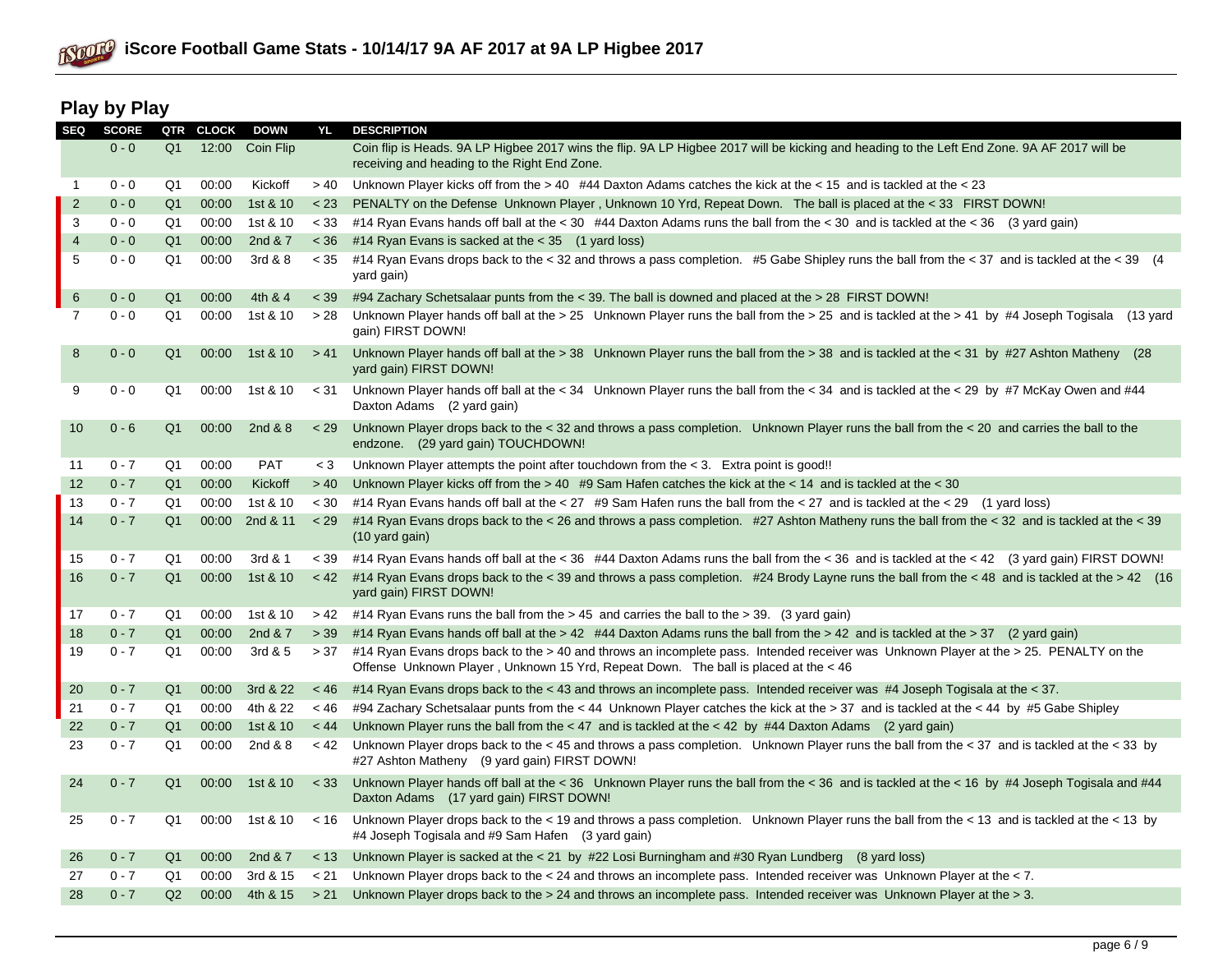# **iScore Football Game Stats - 10/14/17 9A AF 2017 at 9A LP Higbee 2017**

| 29 | $0 - 7$  | Q2             | 00:00 | 1st & 10   | > 21        | #14 Ryan Evans drops back to the > 18 and throws a pass completion. #4 Joseph Togisala runs the ball from the > 18 and is tackled at the > 41<br>(20 yard gain) FIRST DOWN!                |
|----|----------|----------------|-------|------------|-------------|--------------------------------------------------------------------------------------------------------------------------------------------------------------------------------------------|
| 30 | $0 - 7$  | Q2             | 00:00 | 1st & 10   | > 41        | #14 Ryan Evans hands off ball at the > 38 #44 Daxton Adams runs the ball from the > 38 and is tackled at the > 44 (3 yard gain)                                                            |
| 31 | $0 - 7$  | Q2             | 00:00 | 2nd & 7    | > 44        | #14 Ryan Evans drops back to the > 41 and throws a pass completion. #9 Sam Hafen runs the ball from the > 41 and is tackled at the > 43 (1<br>yard loss)                                   |
| 32 | $0 - 7$  | Q2             | 00:00 | 3rd & 8    | > 43        | #14 Ryan Evans has possession and fumbles it at the > 40. Unknown Player recovers the ball at the > 28                                                                                     |
| 33 | $0 - 7$  | Q2             | 00:00 | 4th & 23   | > 28        | #94 Zachary Schetsalaar punts from the > 28. The ball is downed and placed at the < 45 FIRST DOWN!                                                                                         |
| 34 | $0 - 7$  | Q <sub>2</sub> | 00:00 | 1st & 10   | < 45        | Unknown Player has possession and fumbles it at the < 42. Unknown Player recovers the ball at the < 40                                                                                     |
| 35 | $0 - 7$  | Q2             | 00:00 | 2nd & 15   | ~< 40       | PENALTY on the Offense Unknown Player, False Start, Repeat Down. The ball is placed at the < 35                                                                                            |
| 36 | $0 - 7$  | Q <sub>2</sub> | 00:00 | 2nd & 20   | $<$ 35      | Unknown Player drops back to the < 32 and throws an incomplete pass. Intended receiver was Unknown Player at the < 47.                                                                     |
| 37 | $0 - 7$  | Q2             | 00:00 | 3rd & 20   | < 35        | Unknown Player drops back to the < 32 and throws an incomplete pass. Intended receiver was Unknown Player at the > 40.                                                                     |
| 38 | $0 - 7$  | Q <sub>2</sub> | 00:00 | 4th & 20   | $<$ 35      | PENALTY on the Offense Unknown Player, False Start, Repeat Down. The ball is placed at the < 30                                                                                            |
| 39 | $0 - 7$  | Q2             | 00:00 | 4th & 25   | $~<$ 30     | Unknown Player punts from the < 30. The ball is downed and placed at the > 23 FIRST DOWN!                                                                                                  |
| 40 | $0 - 7$  | Q <sub>2</sub> | 00:00 | 1st & 10   | > 23        | #14 Ryan Evans hands off ball at the > 20 #44 Daxton Adams runs the ball from the > 20 and is tackled at the > 24 (1 yard gain)                                                            |
| 41 | $0 - 7$  | Q2             | 00:00 | 2nd & 9    | > 24        | #14 Ryan Evans drops back to the > 21 and throws an incomplete pass. Intended receiver was #27 Ashton Matheny at the > 30.                                                                 |
| 42 | $0 - 7$  | Q2             | 00:00 | 3rd & 9    | > 24        | #14 Ryan Evans drops back to the > 21 and throws an incomplete pass. Intended receiver was #16 Lucas Edwards at the > 35.                                                                  |
| 43 | $0 - 7$  | Q2             | 00:00 | 4th & 9    | > 24        | PENALTY on the Offense Unknown Player, Delay of Game, Repeat Down. The ball is placed at the > 19                                                                                          |
| 44 | $0 - 7$  | Q <sub>2</sub> | 00:00 | 4th & 14   | > 19        | #94 Zachary Schetsalaar punts from the > 19. The ball is downed and placed at the < 49 FIRST DOWN!                                                                                         |
| 45 | $0 - 7$  | Q2             | 00:00 | 1st & 10   | ~< 49       | Unknown Player hands off ball at the < 46 Unknown Player runs the ball from the < 46 and is tackled at the > 38 by #94 Zachary Schetsalaar (13<br>yard gain) FIRST DOWN!                   |
| 46 | $0 - 7$  | Q <sub>2</sub> | 00:00 | 1st & 10   | > 38        | Unknown Player hands off ball at the > 41 Unknown Player runs the ball from the > 41 and is tackled at the > 22 by #38 Hayden Wilson (16 yard<br>gain) FIRST DOWN!                         |
| 47 | $0 - 7$  | Q2             | 00:00 | 1st & 10   | >22         | Unknown Player hands off ball at the > 25 Unknown Player runs the ball from the > 25 and is tackled at the > 15 by #5 Gabe Shipley (7 yard<br>gain)                                        |
| 48 | $0 - 7$  | Q <sub>2</sub> | 00:00 | 2nd $&3$   | >15         | Unknown Player hands off ball at the > 18 Unknown Player runs the ball from the > 18 and is tackled at the > 11 by #5 Gabe Shipley and #56 Jake<br>Ettleman (4 yard gain) FIRST DOWN!      |
| 49 | $0 - 7$  | Q2             | 00:00 | 1st & 10   | >11         | Unknown Player hands off ball at the > 14 Unknown Player runs the ball from the > 14 and is tackled at the > 10 by #44 Daxton Adams (1 yard<br>gain)                                       |
| 50 | $0 - 7$  | Q2             | 00:00 | 2nd $&9$   | > 10        | Unknown Player drops back to the > 13 and throws an incomplete pass. Intended receiver was Unknown Player at the > 1.                                                                      |
| 51 | $0 - 7$  | Q2             | 00:00 | 3rd & 9    | >10         | Unknown Player runs the ball from the $> 13$ and goes out of bounds at the $> 5$ (5 yard gain)                                                                                             |
| 52 | $0 - 13$ | Q2             | 00:00 | 4th & 4    | > 5         | Unknown Player drops back to the > 8 and throws a pass completion. Unknown Player runs the ball from the end zone and carries the ball to the<br>endzone. (5 yard gain) TOUCHDOWN!         |
| 53 | $0 - 14$ | Q2             | 00:00 | <b>PAT</b> | > 3         | Unknown Player attempts the point after touchdown from the > 3. Extra point is good!!                                                                                                      |
| 54 | $0 - 14$ | Q2             | 00:00 | Kickoff    | ~< 40       | Unknown Player kicks off from the < 40 #44 Daxton Adams catches the kick at the > 10 and is tackled at the > 30                                                                            |
| 55 | $0 - 14$ | Q2             | 00:00 | 1st & 10   | > 30        | #14 Ryan Evans drops back to the > 27 and throws an interception. Unknown Player has possession and carries it to the < 46.                                                                |
| 56 | $0 - 14$ | Q2             | 00:00 | 1st & 10   | $~<$ 46     | Unknown Player drops back to the < 43 and throws a pass completion. Unknown Player runs the ball from the < 47 and is tackled at the > 37 by<br>#5 Gabe Shipley (17 yard gain) FIRST DOWN! |
| 57 | 0 - 14   | Q2             | 00:00 | 1st & 10   |             | Unknown Player drops back to the > 40 and throws an interception. #27 Ashton Matheny runs the ball from the > 14 and is tackled at the > 34                                                |
| 58 | $0 - 14$ | Q2             | 00:00 | 1st & 10   | > 34        | #14 Ryan Evans drops back to the > 31 and throws a pass completion. #44 Daxton Adams runs the ball from the > 39 and is tackled at the > 40<br>(6 yard gain)                               |
| 59 | $0 - 14$ | Q2             | 00:00 | 2nd & 4    | > 40        | PENALTY on the Defense Unknown Player, Unknown 15 Yrd, Repeat Down. The ball is placed at the < 45 FIRST DOWN!                                                                             |
| 60 | $0 - 14$ | Q2             | 00:00 | 1st & 10   | < 45        | #14 Ryan Evans drops back to the < 48 and throws a pass completion. #9 Sam Hafen runs the ball from the < 31 and is tackled at the < 30 (15<br>yard gain) FIRST DOWN! NOTE: 61             |
| 61 | $0 - 14$ | Q3             | 00:00 | Kickoff    | $~<$ 40 $~$ | Unknown Player kicks an Onside Kick to < 40. The ball goes out of bounds at the < 40                                                                                                       |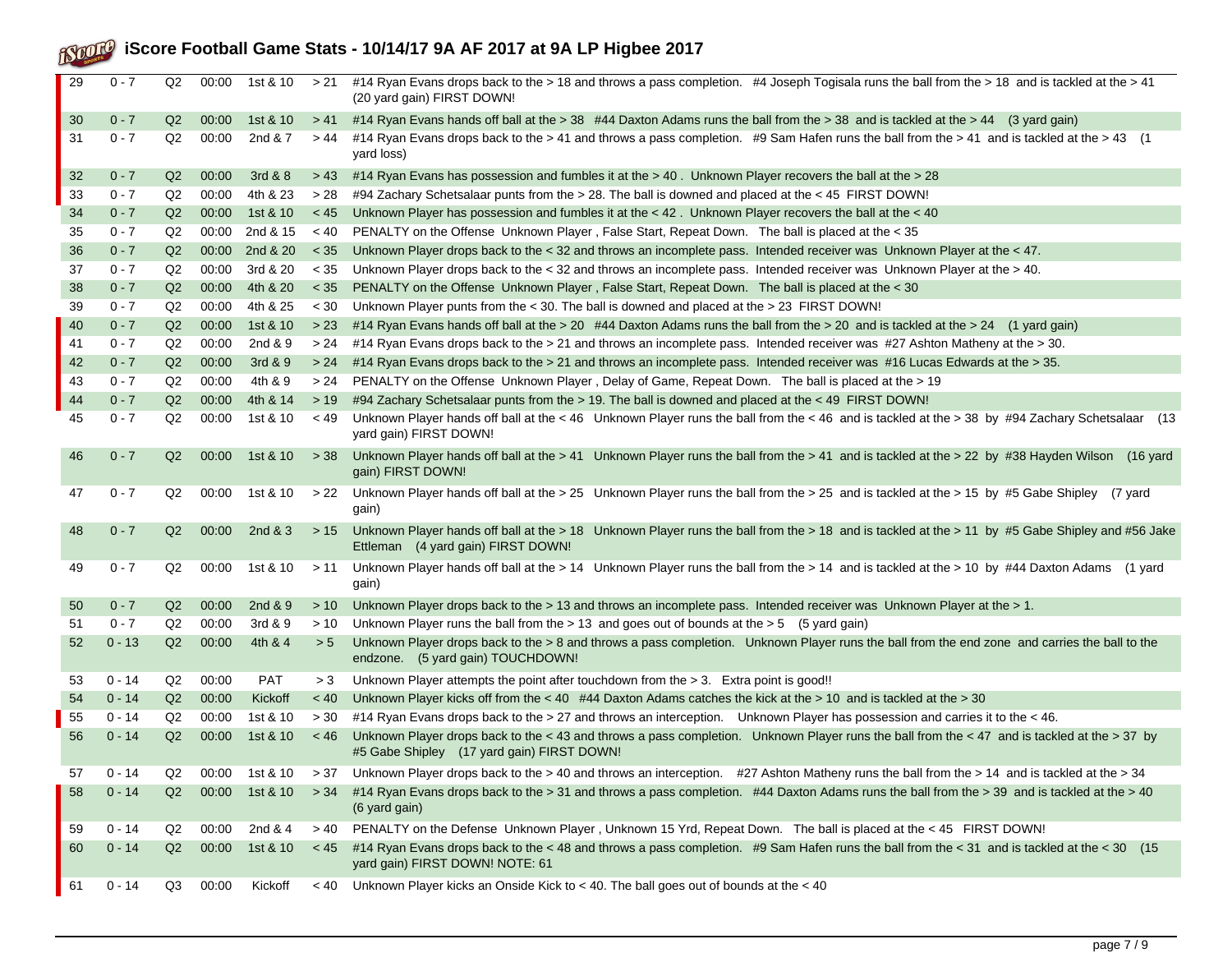# **iScore Football Game Stats - 10/14/17 9A AF 2017 at 9A LP Higbee 2017**

| 62 | $0 - 14$ | Q3 | 00:00 | 1st & 10   | $~<$ 40 | Unknown Player hands off ball at the < 43 Unknown Player runs the ball from the < 43 and is tackled at the < 31 by #27 Ashton Matheny (9 yard<br>gain)                                                  |
|----|----------|----|-------|------------|---------|---------------------------------------------------------------------------------------------------------------------------------------------------------------------------------------------------------|
| 63 | $0 - 14$ | Q3 | 00:00 | 2nd & 1    | < 31    | Unknown Player hands off ball at the < 34 Unknown Player runs the ball from the < 34 and is tackled at the < 10 by #4 Joseph Togisala (21 yard<br>gain) FIRST DOWN!                                     |
| 64 | $0 - 14$ | Q3 | 00:00 | 1st $&G$   | $~<$ 10 | PENALTY on the Offense Unknown Player, False Start, Repeat Down. The ball is placed at the < 15                                                                                                         |
| 65 | $0 - 14$ | Q3 | 00:00 | 1st & G    | < 15    | Unknown Player hands off ball at the < 18 Unknown Player runs the ball from the < 18 and is tackled at the < 20 by #7 McKay Owen<br>(5 yard<br>loss)                                                    |
| 66 | $0 - 14$ | Q3 | 00:00 | 2nd $&G$   | < 20    | Unknown Player hands off ball at the < 23 Unknown Player runs the ball from the < 23 and is tackled at the < 1 by #4 Joseph Togisala and #5<br>Gabe Shipley (19 yard gain)                              |
| 67 | $0 - 14$ | Q3 | 00:00 | 3rd & G    | < 1     | PENALTY on the Offense Unknown Player, Unknown 10 Yrd, Repeat Down. The ball is placed at the < 11                                                                                                      |
| 68 | $0 - 14$ | Q3 | 00:00 | 3rd & G    | < 11    | Unknown Player drops back to the < 28 and throws a pass completion. Unknown Player runs the ball from the < 20 and is tackled at the < 19 by<br>#94 Zachary Schetsalaar (8 yard loss)                   |
| 69 | $0 - 14$ | Q3 | 00:00 | 1st & 10   | < 19    | #14 Ryan Evans hands off ball at the < 16 #44 Daxton Adams runs the ball from the < 16 and is tackled at the < 16 (3 yard loss)                                                                         |
| 70 | $0 - 14$ | Q3 | 00:00 | 2nd & 13   | $~<$ 16 | #14 Ryan Evans drops back to the < 13 and throws an incomplete pass. Intended receiver was #27 Ashton Matheny at the < 24.                                                                              |
| 71 | $0 - 14$ | Q3 | 00:00 | 3rd & 13   | < 16    | #14 Ryan Evans drops back to the < 13 and throws a pass completion. #5 Gabe Shipley runs the ball from the < 25 and is tackled at the < 28 (12)<br>yard gain)                                           |
| 72 | $0 - 14$ | Q3 | 00:00 | 4th & 1    | < 28    | #14 Ryan Evans hands off ball at the < 25 #44 Daxton Adams runs the ball from the < 25 and is tackled at the < 31 (3 yard gain) FIRST DOWN!                                                             |
| 73 | $0 - 14$ | Q3 | 00:00 | 1st & 10   | < 31    | #14 Ryan Evans drops back to the < 28 and throws an incomplete pass. Intended receiver was #9 Sam Hafen at the < 31.                                                                                    |
| 74 | $0 - 14$ | Q3 | 00:00 | 2nd & 10   | < 31    | #14 Ryan Evans drops back to the < 28 and throws an interception. Unknown Player runs the ball from the < 35 and carries the ball to the < 2.                                                           |
| 75 | $0 - 20$ | Q3 | 00:00 | 1st & G    | < 2     | Unknown Player hands off ball at the < 5 Unknown Player runs the ball from the < 5 and carries the ball to the endzone. (2 yard gain)<br>TOUCHDOWN!                                                     |
| 76 | $0 - 21$ | Q3 | 00:00 | <b>PAT</b> | $<$ 3   | Unknown Player attempts the point after touchdown from the $<$ 3. Extra point is good!!                                                                                                                 |
| 77 | $0 - 21$ | Q3 | 00:00 | Kickoff    | ~< 40   | Unknown Player kicks off from the < 40 #9 Sam Hafen catches the kick at the > 15 and fumbles the ball at the > 35. Unknown Player recovers the<br>ball at the $> 35$                                    |
| 78 | $0 - 21$ | Q3 | 00:00 | 1st & 10   | > 35    | Unknown Player hands off ball at the > 38 Unknown Player runs the ball from the > 38 and fumbles the ball at the > 35. #28 Griffin Hadlock<br>recovers the ball at the > 34                             |
| 79 | $0 - 21$ | Q3 | 00:00 | 1st & 10   | > 34    | #14 Ryan Evans drops back to the > 31 and throws a pass completion. #8 Grayson Pyper runs the ball from the > 40 and is tackled at the > 47<br>(13 yard gain) FIRST DOWN!                               |
| 80 | $0 - 21$ | Q3 | 00:00 | 1st & 10   | > 47    | #14 Ryan Evans drops back to the > 44 and throws a pass completion. #8 Grayson Pyper runs the ball from the < 47 and is tackled at the < 46 (7)<br>yard gain)                                           |
| 81 | $0 - 21$ | Q3 | 00:00 | 2nd $&3$   | < 46    | #14 Ryan Evans drops back to the < 49 and throws an incomplete pass. Intended receiver was #9 Sam Hafen at the < 40.                                                                                    |
| 82 | $0 - 21$ | Q3 | 00:00 | 3rd & 3    | $~<$ 46 | #14 Ryan Evans hands off ball at the < 49 #44 Daxton Adams runs the ball from the < 49 and is tackled at the < 45 (1 yard gain)                                                                         |
| 83 | $0 - 21$ | Q3 | 00:00 | 4th & 2    | < 45    | #14 Ryan Evans drops back to the < 48 and throws an incomplete pass. Intended receiver was Unknown Player at the < 33.                                                                                  |
| 84 | $0 - 21$ | Q3 | 00:00 | 1st & 10   | < 45    | Unknown Player drops back to the < 42 and throws a pass completion. Unknown Player runs the ball from the < 45 and is tackled at the < 48 by<br>#28 Griffin Hadlock and #38 Hayden Wilson (3 yard gain) |
| 85 | $0 - 21$ | Q3 | 00:00 | 2nd & 7    | $~<$ 48 | Unknown Player runs the ball from the $<$ 45 and is tackled at the $<$ 47 by #42 Austin Lott (1 yard loss)                                                                                              |
| 86 | $0 - 21$ | Q3 | 00:00 | 3rd & 8    | < 47    | Unknown Player drops back to the < 44 and throws an incomplete pass. Intended receiver was Unknown Player at the > 41. Pass broken up by #5<br>Gabe Shipley                                             |
| 87 | $0 - 21$ | Q3 | 00:00 | 4th & 8    | < 47    | Unknown Player punts from the < 47. Fair catch by #44 Daxton Adams at the > 24.                                                                                                                         |
| 88 | $0 - 21$ | Q3 | 00:00 | 1st & 10   | > 24    | #14 Ryan Evans drops back to the > 21 and throws a pass completion. #24 Brody Layne runs the ball from the > 30 and is tackled at the > 30 (6<br>yard gain)                                             |
| 89 | $0 - 21$ | Q3 | 00:00 | 2nd & 4    | > 30    | #14 Ryan Evans drops back to the > 27 and throws an incomplete pass. Intended receiver was #9 Sam Hafen at the > 42.                                                                                    |
| 90 | $0 - 21$ | Q3 | 00:00 | 3rd & 4    | > 30    | #14 Ryan Evans drops back to the > 27 and throws a pass completion. #16 Lucas Edwards runs the ball from the > 36 and is tackled at the > 38<br>(8 yard gain) FIRST DOWN!                               |